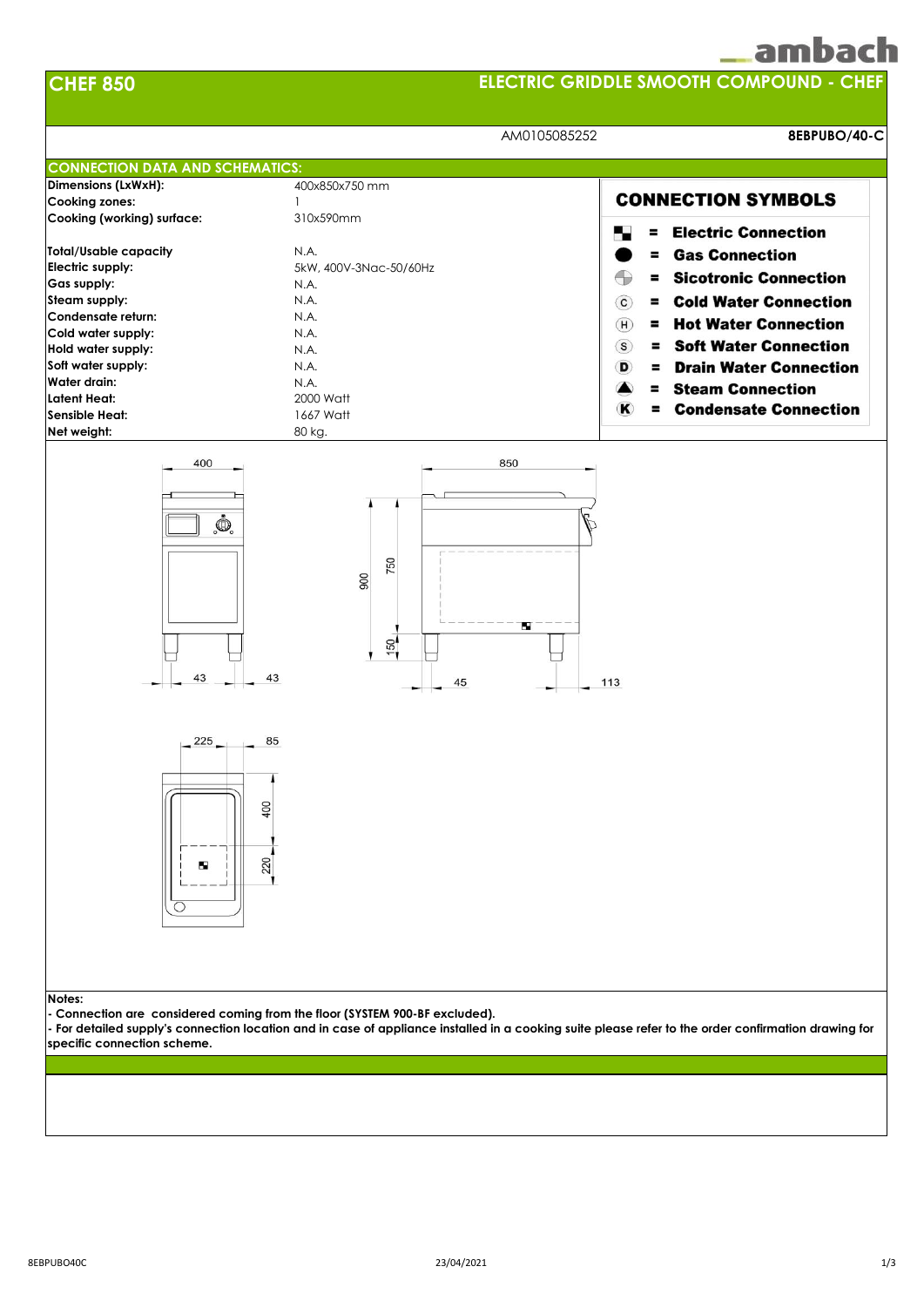## ambach



## **ELEKTRO-GRIDDLEPLATTE AUS GLATTEM COMPOUND-STAHL MIT SPRITZSCHUTZ - CHEF**

AM0105085252 **8EBPUBO/40-C**

| Abmessungen (LxBxH):        | 400x850x750 mm         |                                                        |
|-----------------------------|------------------------|--------------------------------------------------------|
| Kochzonen:                  |                        | <b>ANSCHLUSS SYMBOLE</b>                               |
| Kochfläche (Arbeitsfläche): | 310x590mm              |                                                        |
|                             |                        | $\mathbf{L}$<br><b>Elektrischer Anschluss</b>          |
| Gesamt-/Nutzinhalt:         | N.A.                   | Gasanschluss<br>=                                      |
| Stromversorgung:            | 5kW, 400V-3Nac-50/60Hz |                                                        |
| Gasversorgung:              | N.A.                   | $\bigoplus$<br><b>Sicotronic Anschluss</b><br>$\equiv$ |
| Dampfversorgung:            | N.A.                   | <b>Kaltwasseranschluss</b><br>$\mathbf{C}$<br>$\equiv$ |
| Kondensatablauf:            | N.A.                   |                                                        |
| Kaltwasserversorgung:       | N.A.                   | (H)<br>Warmwasseranschluss<br>$\equiv$                 |
| Warmwasserversorgung:       | N.A.                   | $\mathbf{s}$<br>Weichwasseranschluss<br>н              |
| Weichewasserversorgung:     | N.A.                   | D<br><b>Wasserablauf Anschluss</b><br>$\equiv$         |
| Wasserablauf:               | N.A.                   |                                                        |
| lLatente Wärme:             | 2000 Watt              | <b>Dampfanschluss</b><br>Ξ                             |
| Sensible Wärme:             | 1667 Watt              | $\infty$<br>Kondensablauf<br>=                         |
| Nettogewicht:               | 80 kg.                 |                                                        |







**Anmerkungen:**

**- Die Anschlüsse sind als vom Boden kommend gezeichnet (SYSTEM 900-BF ausgeschlossen).**

**- Für detaillierte Angaben zu den Anschlüssen in einem einem Kochblock, mussen diese von Projekt zu Projekt spezifisch geplant werden.**